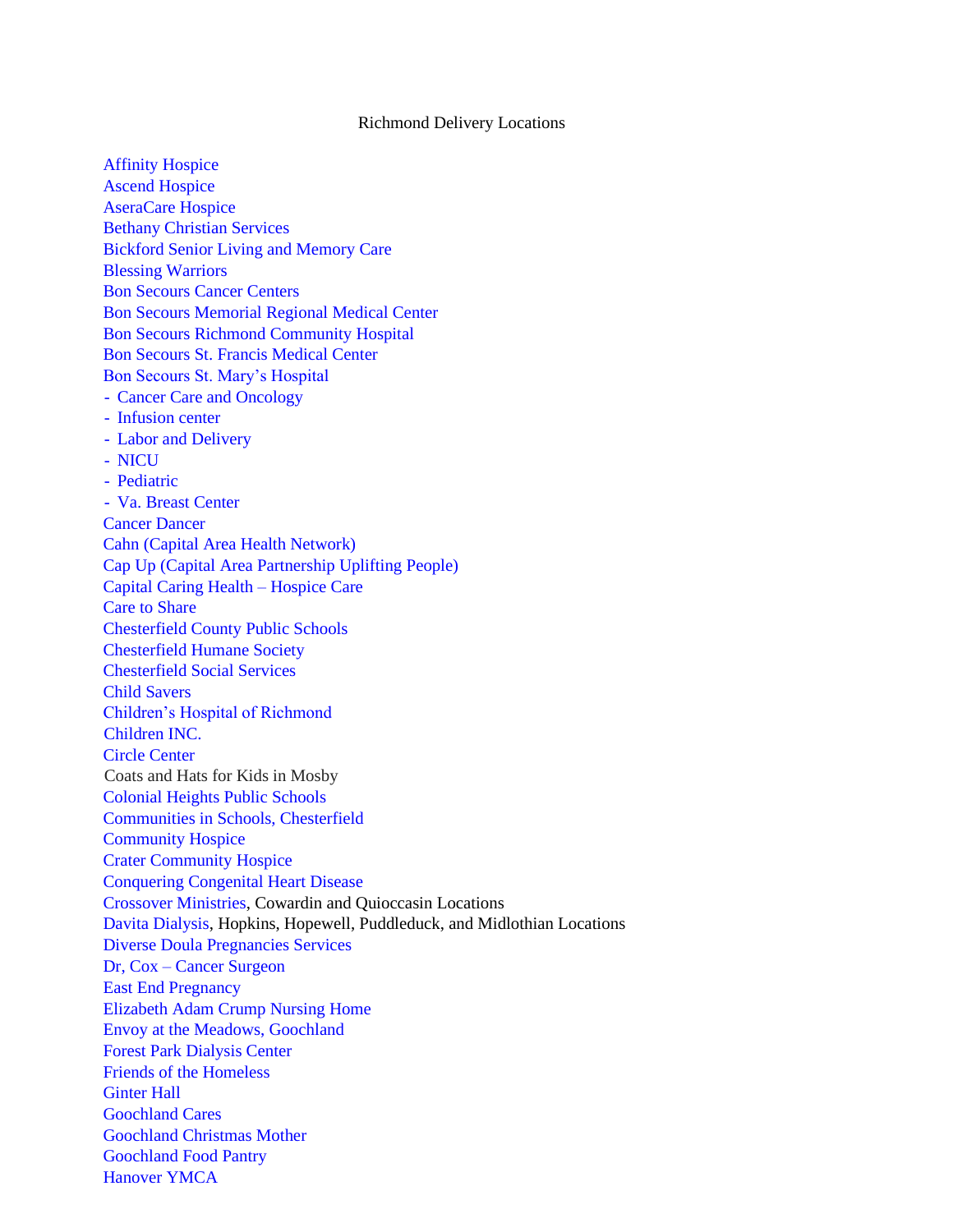Hawthorne Cancer Resource Center Hawthorne House HCA VA Health System – Chippenham Hospital HCA VA Health System – Henrico Doctors' Hospital HCA VA Health System – John Randolph Medical Center HCA VA Health System – Johnston Willis Hospital - Cancer Care and Oncology - Gynecologic Oncology - Labor and Delivery - NICU - Operating Room - Sarah Cannon Cancer Center - Women's Health Center Healing Place Health Brigade Clinic Henrico County Animal Protection Honor Salute Hospice of VA Intrepid Hospice Kindred Hospice Laurels of Bon Air Liberation Family Services (Freedom House) Little Zion Pre-School Lonesome Dove Veterans Program Magnolias of Chesterfield McGuire Veterans Hospital VCU Health (previously Medical College of VA), Richmond and Stony Point Locations - Massey Cancer Center - Bone Marrow - Evans-Haynes Burn Unit - [Labor & Delivery](https://www.vcuhealth.org/services/womens-health/our-services/pregnancy-and-birth) - [Medical Respiratory](https://intmed.vcu.edu/divisions/pulmonary/) - Palliative Care - Pediatric Oncology Mended Little Hearts Mercy Mall Mercy Moms Moments of Hope The Pearl Memory Care Pediatric Congenital Heart Association [Powhatan Animal Control](http://www.powhatanva.gov/192/Animal-Control) Powhatan County Public Schools Powhatan Christmas Mother Powhatan Food Pantry Pregnancy Resource Center Prevent a Litter Richmond Animal League Richmond Pound and Rescue Richmond Social Services [Riggins Day Support](https://www.rigginsres.com/riggins-day-support/)